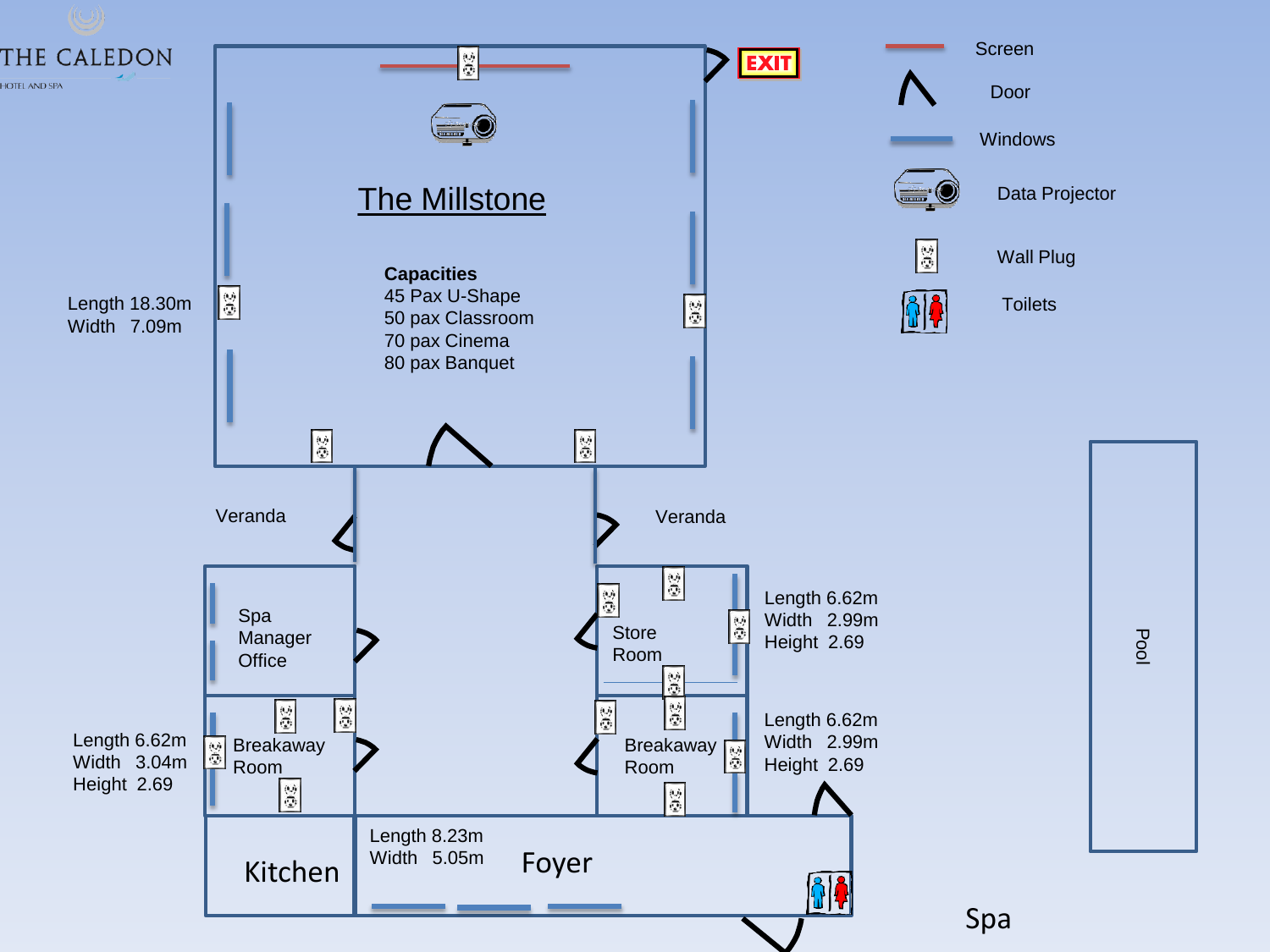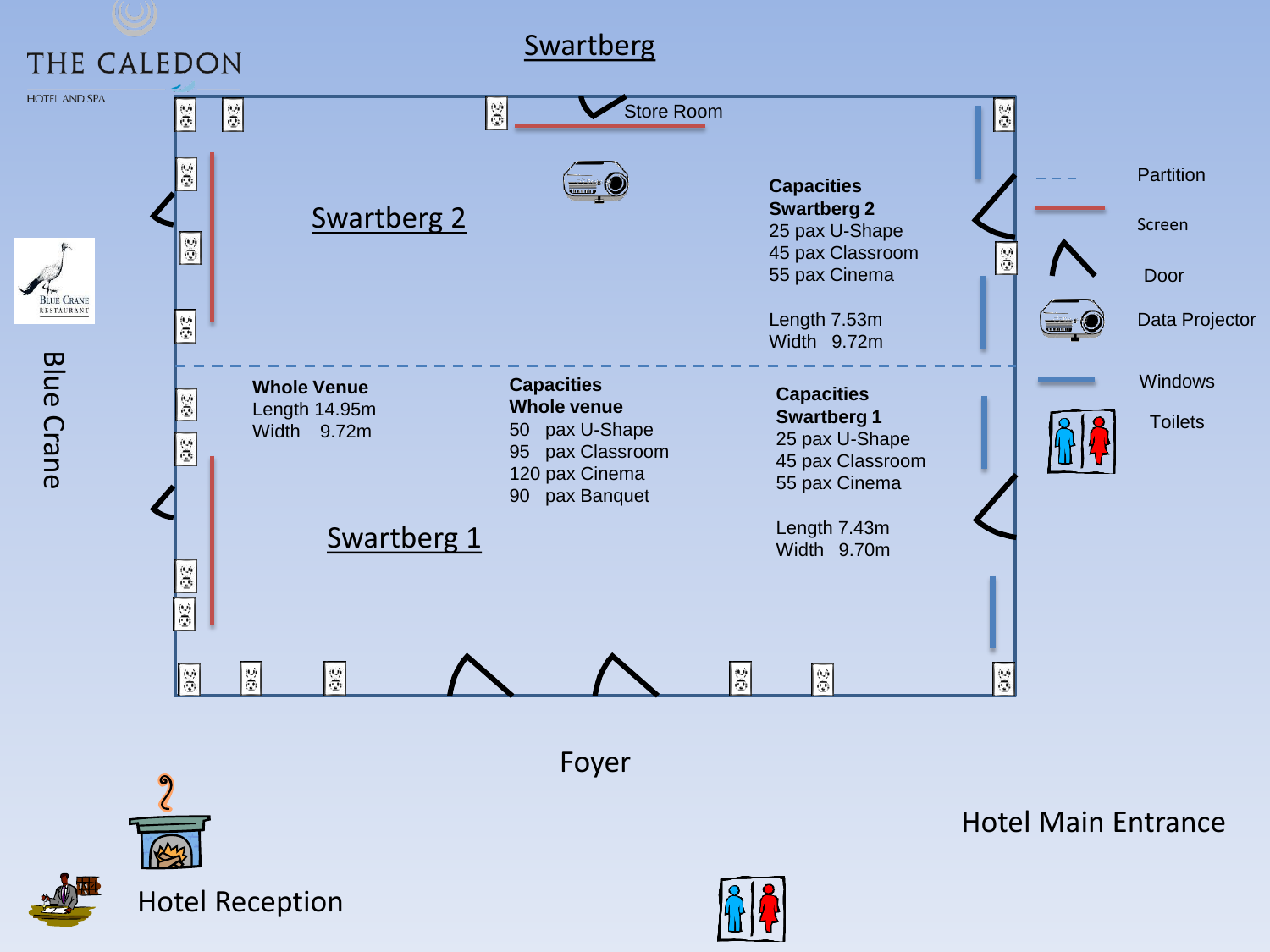## THE CALEDON

## Overberg Boardroom

**HOTEL AND SPA** 



Hotel